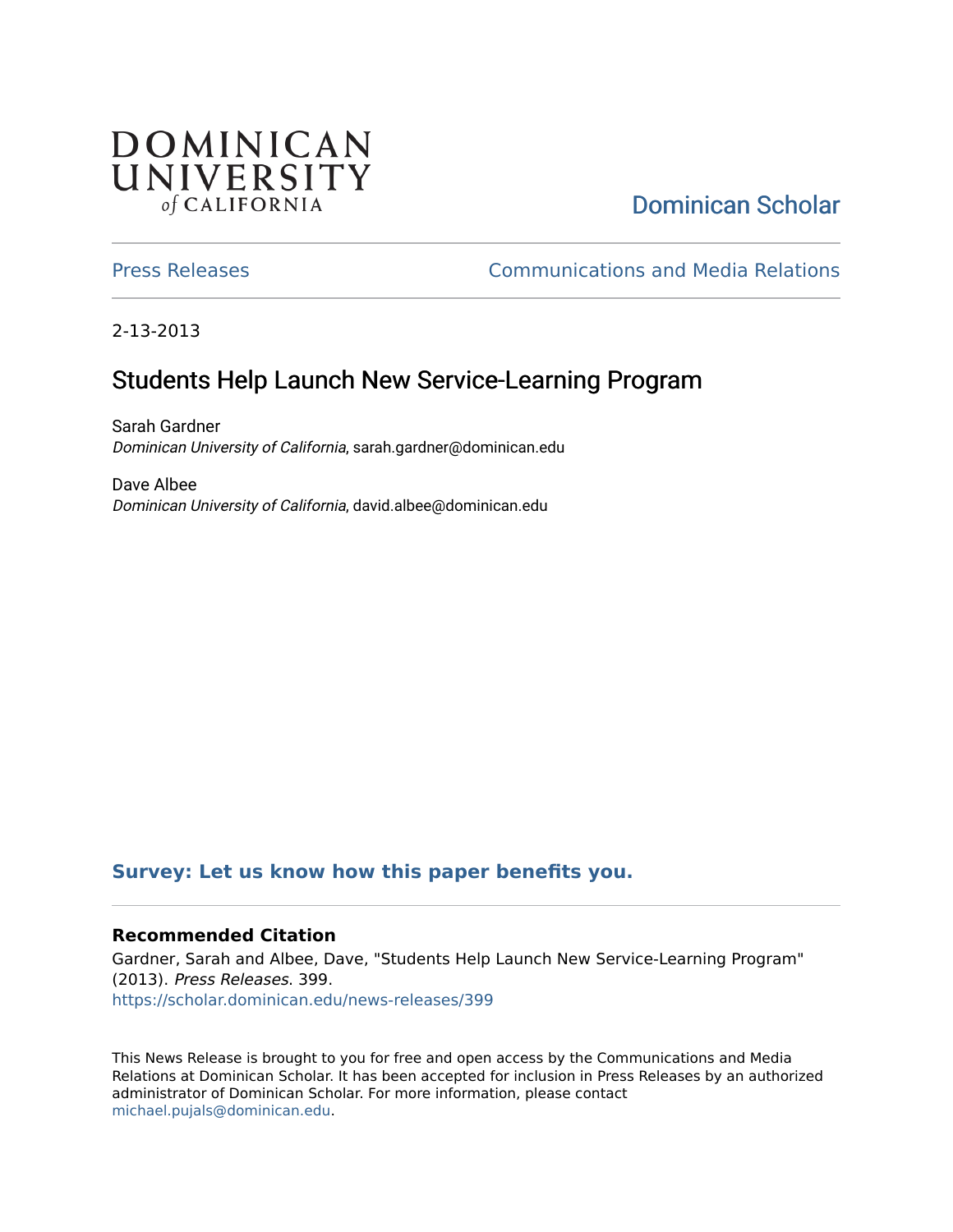### **Students Help Launch New Service-Learning Program**

Flores, a sophomore Occupational Therapy major, and Leyva, a junior Political Science major, were selected to join the first cohort of 20 students from 10 campuses to participate in California Campus Compact's Community Engagement Student Fellowship (CESF) program. California Campus Compact works with colleges, universities, and communities throughout California to advance civic and community engagement.

Flores and Leyva will serve as liaisons between Dominican and several long-standing community partners in order to help deepen and expand partnerships. To help guide them as SL leaders, both Flores and Leyva are participating in a two-semester leadership development workshop at Dominican called EDJE (Education Dedicated to Justice and Equity).

The EDJE program was developed by longtime community educator Michael James to help students deepen their understanding of issues, structures, and systems and then imagine and create cultural action for justice, peace, and environmental sustainability.

"An important compliment to their academic training, EDJE is a leadership process that deepens, sharpens, and inspires the mind, soul, and spirit," says James. "It is dialogic and democratic, enabling people to organize their knowledge and engage in social change in a critical way."

In their EDJE meetings, students explore the larger social, political, historical, and economic contexts that shape their own social biography and impact the lives of others.

Leyva notes her involvement with EDJE during fall 2012 has already made a huge impact.

"The work we have done with EDJE definitely has made me more aware. I have learned how to look and my own social, political, and historical story and think about how it relates to the community I am working with," she says.

Along the way she has learned the importance of branching out, taking calculated risks, and become an individual.

"When I arrived at Dominican, I tried to morph myself into becoming a general student- or what I thought an average student should be. Through EDJE, I have learned that I have a story and that it is OK to tell my story."

The EDJE program is essential for student taking a leadership role in the service-learning program, notes Julia van der Ryn, director of Dominican's Service-Learning Program. "Once the students understand the many influences that shape their stories they can also understand their own impact on the lives of the people and communities they work with for social change," van der Ryn says.

"It is a very powerful experience when students see their own lives in the context of the world, and recognize that they don't exist in a bubble, but exist as part of history and larger social structures," she adds. "Once students recognize their embeddedness in this larger structure, they are able to question and act to change it. It is empowering."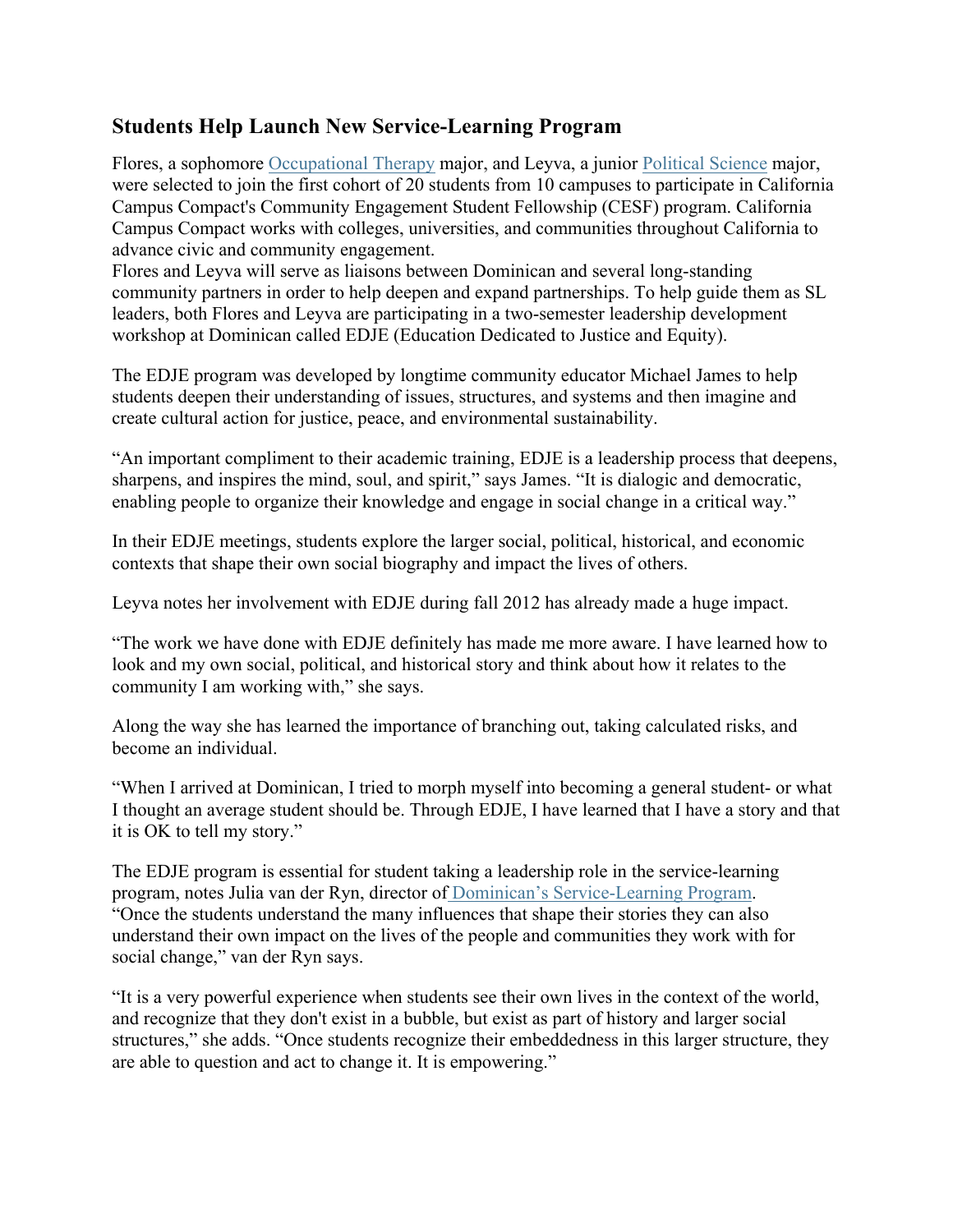The CESF program requires Flores and Leyva to spend at least 50 hours during spring semester overseeing aspects of the work involving Dominican's service-learning students and specific community partner.

"The student leaders will be exposed to how we are developing the relationship, how the organizational pieces work, how to create new initiatives, and how to work with faculty and staff. They will acquire many new skills doing this leadership work," van der Ryn says.

Flores started working with Marin County Community School (MCCS) last year through the service-learning course "Expository Writing: Literacy and Power," taught by Caroline Hanssen. MCCS serves students aged 12-18 who have demonstrated the need for a small, highly supportive and closely supervised educational environment by their behavior and/or attendance.

Dominican SL students provide academic mentoring in a structured program designed to raise self-esteem and confidence of the MCCS students. Since the Dominican/MCCS program began in 2007, more than 115 Dominican tutors have devoted some 2370 hours working with close to 380 MCCS students.

As a SL student leader, Flores oversees tutor training, maintaining tutor schedules, tracking data and evaluations, troubleshooting issues with MCCS and Dominican staff, and providing ongoing support to Dominican tutors and MCCS teachers. She also continues to interact with MCCS students in groups and one-on-one sessions focused on improving academic skills and passing the high school exit exam.

Flores describes her work as a student leader at MCCS as a "very humbling experience."

"I enjoy hearing the students' stories, and it makes me want to push myself to work towards something greater," Flores says.

The students, she adds, are interested in hearing about her own experiences as a college student.

"They ask me about college, about how it is to live in the dorms. They ask what I am majoring in and what courses I am taking," Flores says. "Talking with us definitely makes them more aware that college is a possibility, they get to see it is possible by hearing our stories. I think it helps to motivate them."

As Flores is the first member of her immediate family to attend college, her own story helps students realize that college is a possibility.

"I am able to relate to the students at MCCS because I am a first generation college student, she says. "When starting college I couldn't really ask my parents or grandparents for advice in choosing what college I should attend or what college courses to take but I was blessed with the greatest support system that I could ever ask for."

"I was raised in a neighborhood where crime rate and violence was high. The odds were already against me; statistics about college drops outs even insinuate that first-generation students are more likely to not graduate from college. With that being said I knew that I had to prove the stereotype wrong. The students at MCCS do not have families that have gone to college or that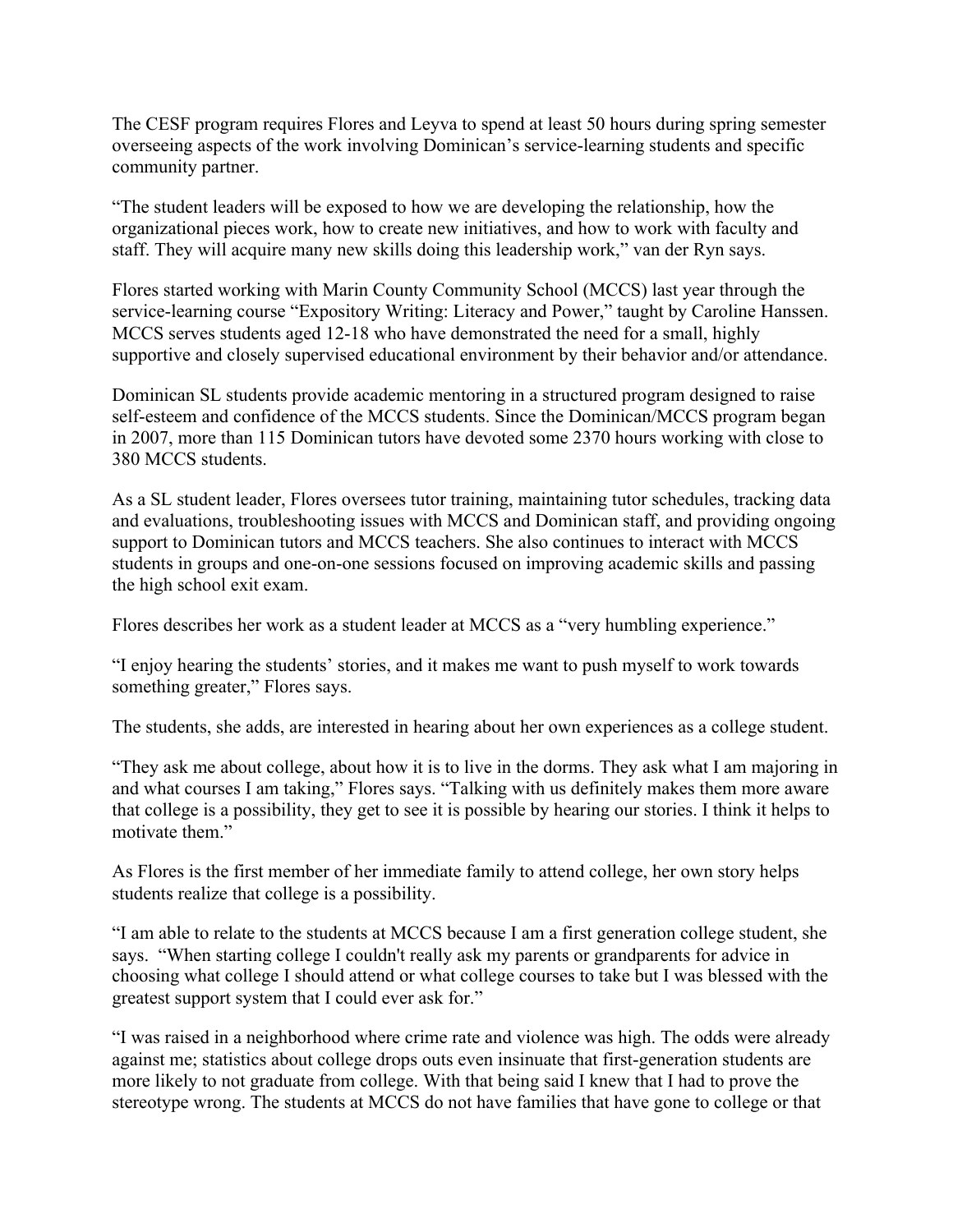even graduated from high school. I am able to share my stories with them and tell them that it is OK to break that cycle and to go far beyond what is expected of them."

Leyva is the liaison between Canal Alliance and Dominican's SL Program. Canal Alliance offers services in San Rafael's Canal area, a community that consists of mainly Latino immigrant families. Dominican SL students serve as mentors and tutors in Canal Alliance's after school program.

Her SL experience last year prepared Leyva well for her leadership role. She gained a first-hand understanding of the powerful impact of learning to apply knowledge gained from the classroom and seeing firsthand what it can accomplish in the community.

"At first my service-learning course was just another class," she recalls. "But once got into it, I saw a change in myself and began to understand the changes that I can help to make in the world<sup>"</sup>

Leyva also learned that in order to make change, it is important to first understand community needs.

"For me, me service-learning is about community. One cannot better situations without first educating yourself and understanding the people you are serving. You can't just go into a community and push your own ideas onto people. You must hear them and listen to them to help figure out what is needed."

Leyva's experience with service-learning and her work with EDJE have had a tremendous impact on her own life. The first in her immediate family to attend college, when she arrived at Dominican she took comfort in knowing she was only about an hour away from her family in Newark.

"My mom told me I could only attend a college that was located no more than 90 minutes away from home," she recalls. "That was fine with me – I really did not want to go away to far from home." Leyva returned home most weekends to spend time with her family.

Her experiences at Dominican have boosted both her confidence and her passion for politics.

Next fall, Leyva hopes to spend a semester in Washington DC as a Dominican University/Panetta Institute for Public Policy Congressional Intern. Then, Leyva plans to focus on international studies in graduate school before finding work in either U.S. government or with an international aid organization.

Dominican's service learning program began in 2003 after the University received two planning grants from the Marin Community Foundation. Today, Dominican offers over 20 servicelearning courses across the disciplines in partnership with more than 30 community partners throughout Marin County. A service-learning course incorporates significant on-site community involvement intentionally linked to the course content. Last year, 370 undergraduates completed 7,200 SL hours with community partners.

Media Contact: Sarah Gardner, sarah.gardner@dominican.edu; 415-485-3239